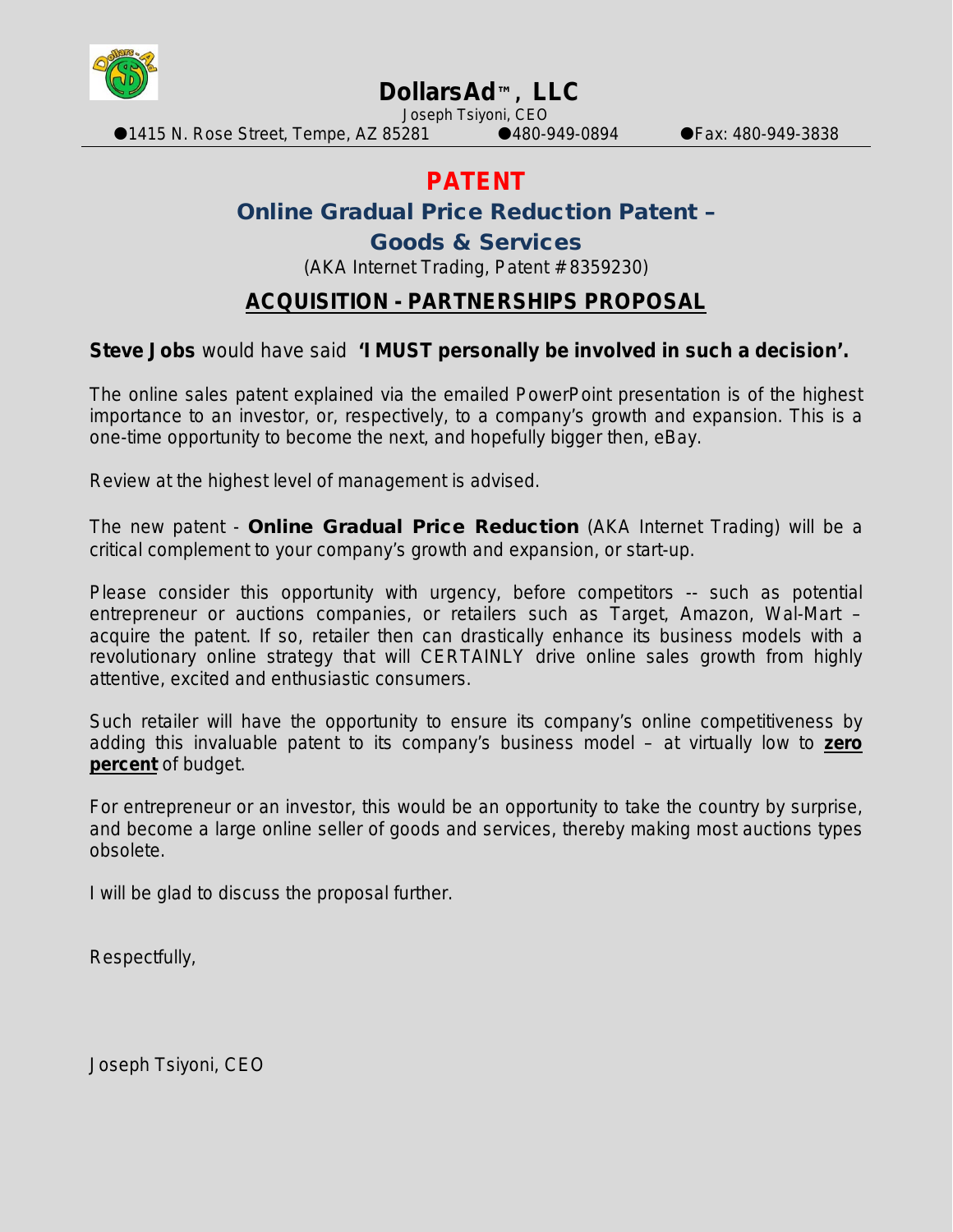

# **DollarsAd™, LLC**

Joseph Tsiyoni, CEO

●1415 N. Rose Street, Tempe, AZ 85281 ●480-949-0894 ● Fax: 480-949-3838

# **PATENT**

### Online Gradual Price Reduction Patent –

#### Goods & Services

(AKA Internet Trading, Patent # 8359230)

#### **A. BRIEF**

Tsiyoni's new patent presents a new method, concept and process for internet sale of goods and services, making the "auction" types, such as eBay, secondary or maybe soon, obsolete. It revolutionizes the current trading methods, which became merely internet stores, bringing a new spirit, excitement and interesting way of online buying and selling goods and services. The patent is based on Tsiyoni's Gradual Price Reduction™ Formulas (© Copyright 2011- 2014) for goods and services.

Most importantly, the new patent-method will enable any online seller, or any retailer such as Kmart, JCPenney, Wal-Mart, Sears and Best Buy **to brilliantly complement the existing price marketing models.** Online sellers or auctions such as Amazon or eBay, will benefit by using a new method becoming world's best and the most revolutionary method of selling goods and services online.

#### **B. ABSTRACT**

A new online method, process and concept enables users to post goods and services for sale at the maximum price, which thereafter is gradually reduced to a minimum, pre-selected price, based on pre-programmed methods and programs, according to a pre-selected schedule of price reduction, based on frequencies and sequences of amounts of time, money and percentage, respectively.

After posting an item, at every certain amounts of pre-selected times, the maximum price is reduced by certain amount of money, or percentage, respectively to the maximum price initially posted, up to the minimum price. The gradual reduction during the duration of the sale enables a prospective buyer to `grab` (purchase) the item by placing an offer at any given time, for the posted price at that time, thereby **instantly purchasing the product or service, ending the sale, and starting a new sale.** 

### **C. MOST ADVANTAGES:**

Ï A better method than all online stores such as Amazon, Your company

Eliminates auctions 3-10 days waiting, and offer updates

Ï A new, exciting, revolutionized method of online sales

Ï The price is gradually reduced during the duration of the posting

Ï The seller does not have to keep updating the posted offer

Ï Trade is completed when the buyer •grabs• the product or service

The sale begins a new posting

Ï Successfully resolve the disadvantages of other auction methods such as: General Auctions, Low Price Internet Shopping; "Buy It Now", Buyer's Price, Two-Phase Process and Reverse Auction.

 $\bullet$   $\bullet$   $\bullet$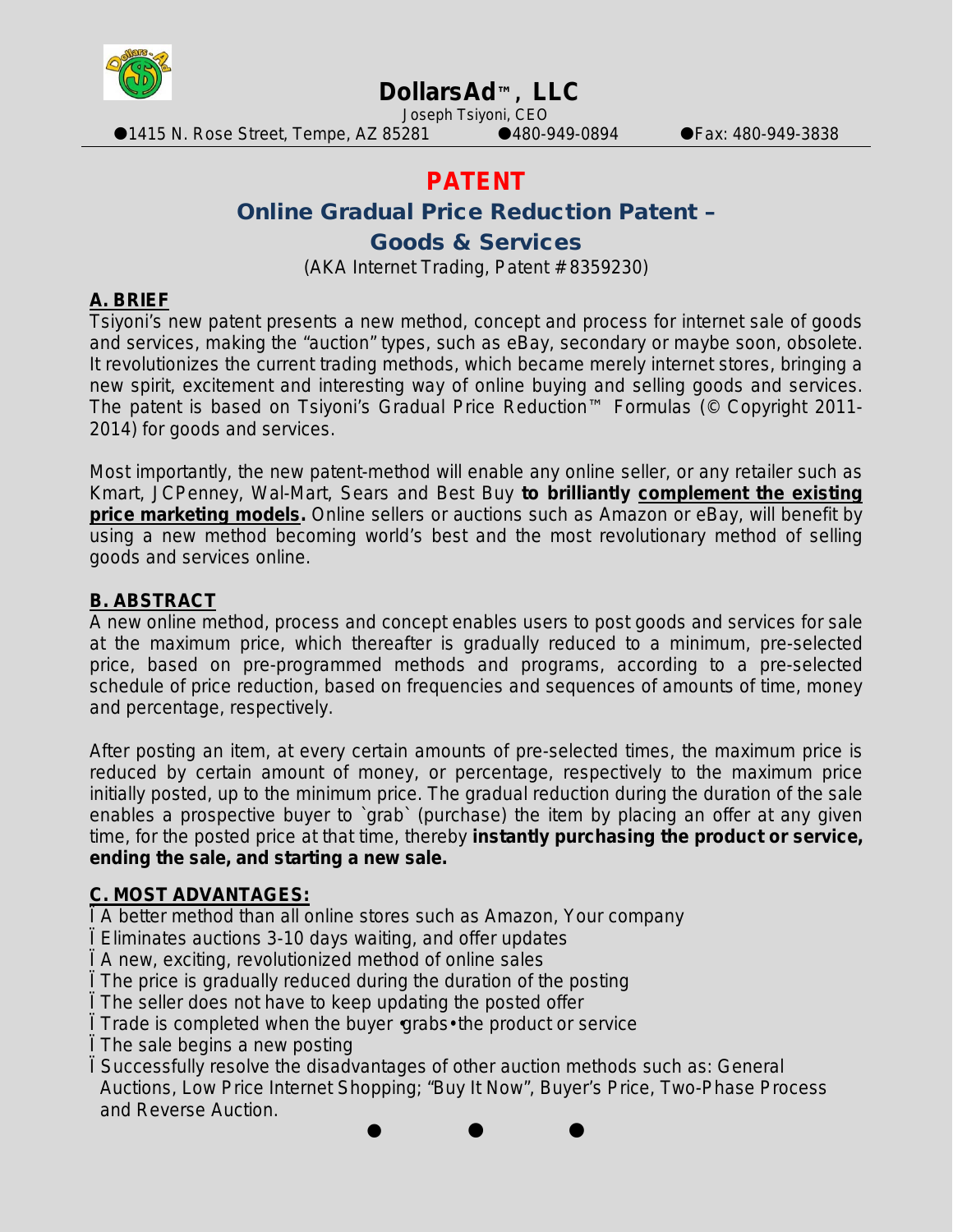

### **NEW ONLINE PRICE REDUCTION PATENT CHANGES INDUSTRY**

An Alternative To eBay and all Auctions Companies; Changes Internet Buying & Selling **American consumers will benefit most from the new invention (Pat. # 8359230)**

Tempe, AZ...Valley inventor's **Online Gradual Price Reduction Patent – Goods & Services** (AKA 'Internet Trading Patent'), a revolutionary patent, will most-likely change the internet and online trading of goods and services, including all auctions-type trading used by major retailers and auctions providers such as eBay. This new method is based on offering products and services at frequent price reduction until the product is 'purchased' before someone else can get it.

For consumers, the inventions provides a new and exciting, revolutionary method of internet trading, felt from watching the price continuously reduce. That is far greater than what felt as the price constantly increases, stressing out the buyer for 7 or 10 days. The seller does not need to continuously update the posted offer. Trade is completed at the moment a buyer decides to 'grab' the product or service, which subsequently starts a new sale.

This invention is based on a new copyrighted mathematical formula, which involves the creation of pre-programmed sets of a systematic price-reduction, enabling users to post goods and services for sale at the maximum desired price, and thereafter gradually reduce the price to a minimum desired selling price. The price reduction is based on frequencies and sequences of amounts of time, money and percentage, that are not publicly known.

"At any given time, a prospective buyer may 'grab' the product before someone else at the posted price at that particular time, instantly ending the sale and starting a new sale," said Joseph Tsiyoni, inventor and owner of Shairon Int'l. Trade. The new method of Gradual Price Reduction<sup>™</sup> "will take the country by surprise, bringing a much-needed new spirit and excitement to internet trading, and to the slowly dying 'auction' industry of selling goods and services."

Shairon Int'l. determined that the traditional auction method has lost a significant amount of interest, so companies became more like online department stores rather than providers of exciting auctions. The constant decline of auctions, and the simultaneous increase of online selling, such as Amazon, and eBay's "Buy it now," reflect a significant decrease in auctiontype sales.

Most notably, the new invention will enable many companies, such as Wal-Mart, Kmart, JCPenney, Amazon, Sears, and Best Buy to brilliantly complement the existing price marketing models, which according to Mr. Tsiyoni, "Will start a new era of internet and online business".

----End----

Contact Information Joseph Tsiyoni Shairon Int'l. Trade Co. [www.shairon.com](http://www.shairon.com/) [www.patents4u.net](http://www.patents4u.net/) [www.Dollars-Ads.com](http://www.dollars-ads.com/) [Tsiyoni@cox.net](mailto:Tsiyoni@cox.net) 480-949-08794

*Shairon Int'l. Trade Co. was founded by Joseph Tsiyoni in 1989. It develops, manufactures, and markets new inventions. It also owns Dollars-AD, LLC, and online advertising site. Among other inventions, the company developed and manufactured PrideR™ Scooter patent, and "28" Midget Hoist," the world's smallest hoist.*